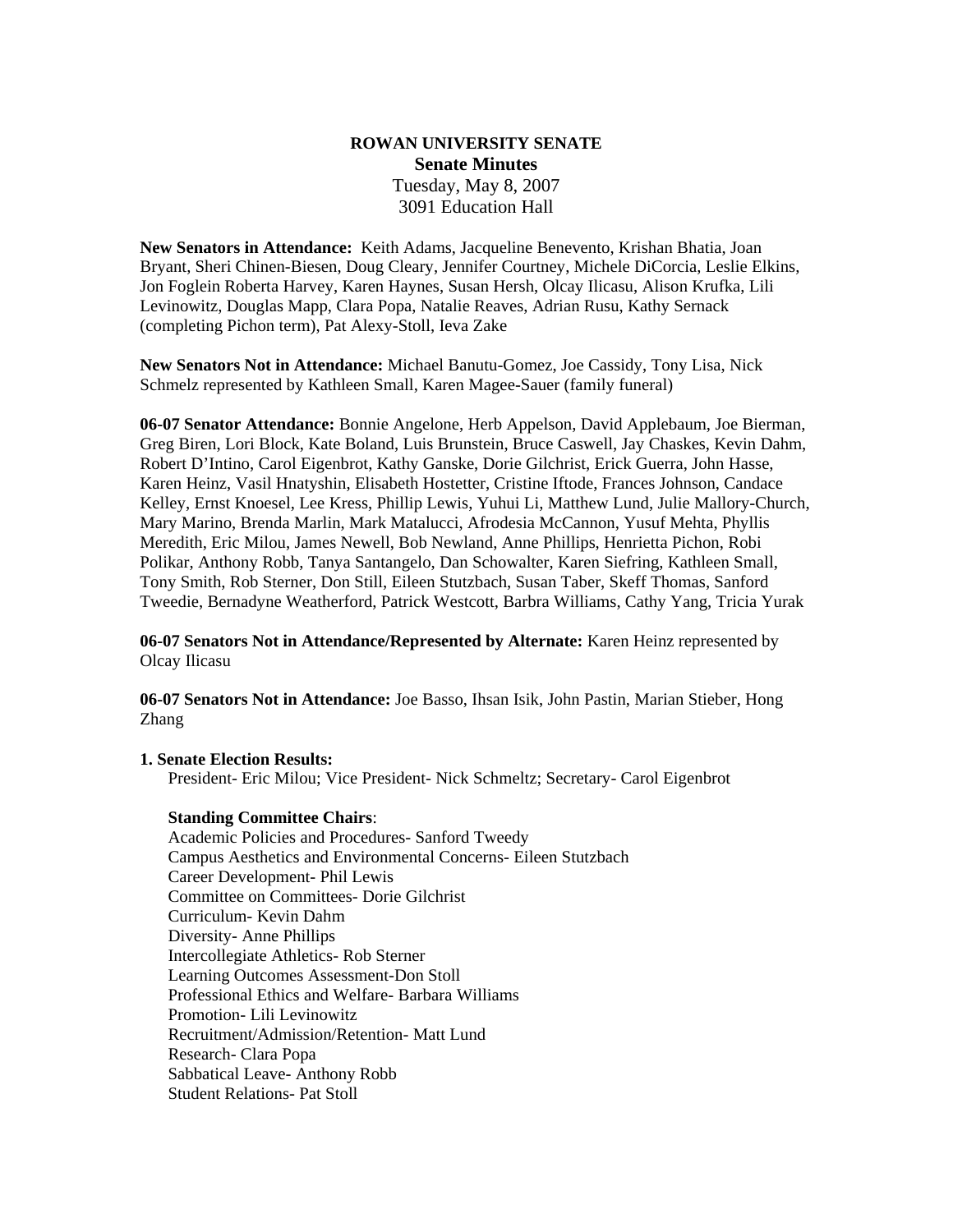Technological Resources- Adrian Rusu Tenure and Recontracting- Natalie Reaves University Budget and Planning- Bob Newland At Large Committee Members- Julie Mallory Church, Bruce Caswell

#### **2. Presentation by Provost Houshmand**

Creation of the new college- Hiring continues; four courses will be offered during the summer; joint degrees with Cumberland have been established. There will be graduate courses by Spring'08. Talks with Camden County resulted in an agreement that has been sent to the deans for input.

The Provost looks forward to continuing his bi-monthly meeting with the Senate Executive officers.He has met with all departments and learned about the challenges of each and the resources need for all.

Graduate Education- He has managed to get the administrators to forgo graduate assistantships. In his view, graduate assistantships must be for academics only. If making a request for GA's, do it before September.

As of last Friday, deposits and application are up for freshmen and transfers from the same time last year. Quality of the class is the same with a large surge. The number of acceptances of minority students is up.

A retreat with the deans around special admits is scheduled. He is looking at ways to improve "undeclared" services. He respects the work of the CAP Center; however, 800 students are without academic departments.

Regarding the budget: Three years of historical data has been collected for each department and he has had numerous discussions at retreats with the deans. We are closer to a budget with reallocations of more to the academic side which he views as being short-changed. This noticeably has affected faculty attendance at conferences in every department. He intends to give every dean a figure to work with; whatever is saved is being kept by the department. His approach has the support of Dr. Farish. A 12% increase is anticipated over the current year with 100 additional sections across colleges. He seeks for more fairness and equity in new budgeting procedures. There will be an increase of approximately 1005 for chairs over the summer at a cost of \$90,000.

The Technology Review Committee has been put together to review IT system's lack of reliability and redundancy. At least .5 million dollars has been set aside to fix this problem, with \$300,000 from the Provost. He is asking for 1.2 million to restructure over a two year period.

The Dean of FPA Search has been completed and an offer has been made. The Dean of Business has resigned and the search for a new dean is about to begin.

He supports additional resources for the enhancement of the Faculty Center.

He addressed the following concerns raised from the floor: IT funding, cuts to graduate assistants in Academic Affairs offices, library enhancement, and compensation for increased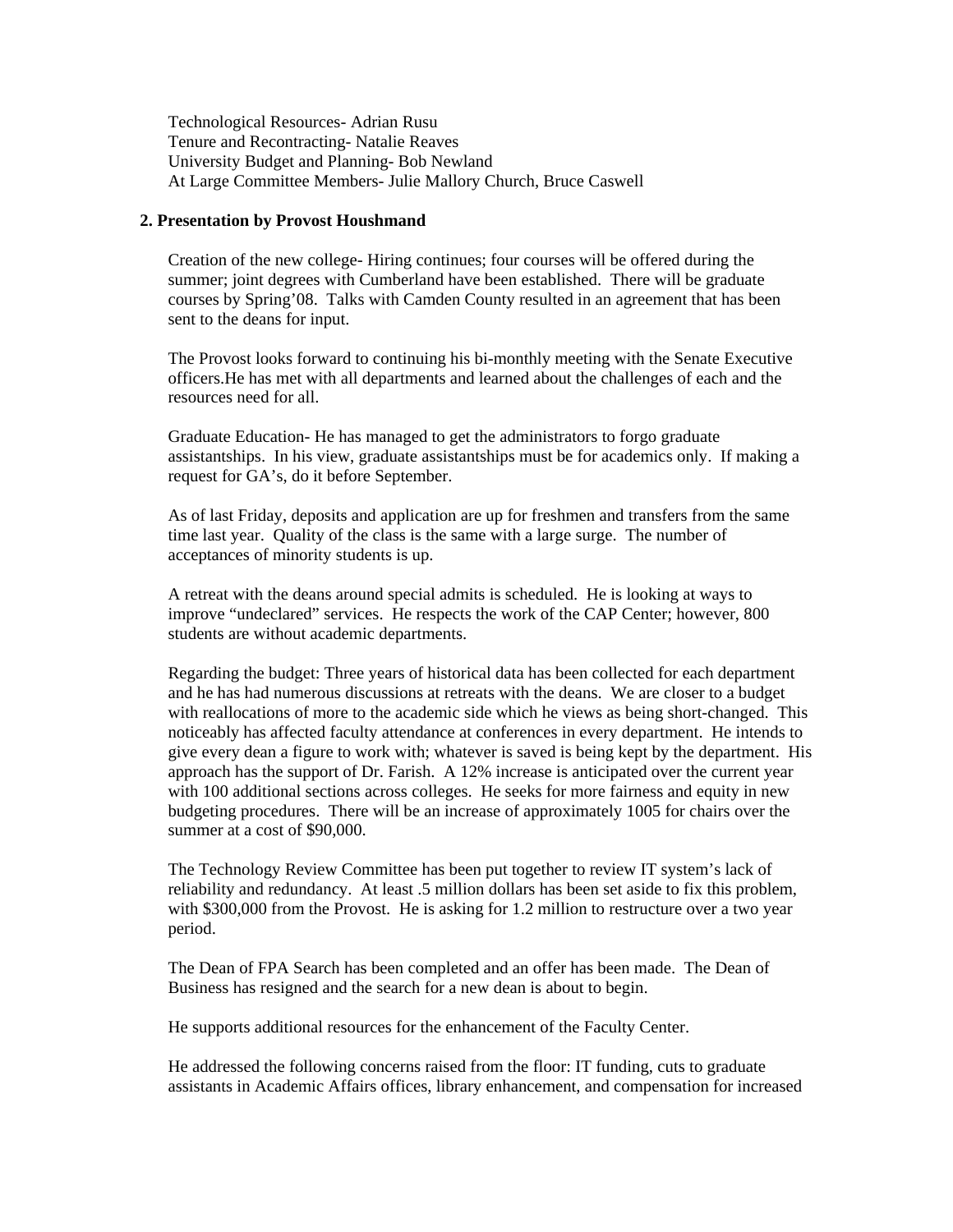workloads of academic secretaries. The Provost emphasized that no graduate assistants will teach.

#### **President's Report**

President Newell made a brief report in the interest of time, referring to his written summary.

- Meeting with the Provost- they met regarding the Graduate Council's proposal. The Council will be reconstituted to have one representative from each college. The Provost is drafting procedures for how proposals will come to the Senate.
- Constitution Reform- President Newell asked Bruce Caswell to clean up the language in the document in committee. He also proposed that each membership issue be addressed for a 5 minute discussion, then, put to a vote. Changes will return to the Constitution Committee for the "final" draft to be brought back to the senate in the fall.
- President Newell proposed combining report recommendations if time ran short towards the end of the meeting.

# **Old Business**

Academic Policies and Procedures- Susan Tabor Chair, proposed the *Resolution on the Dean's List Policy.*  Carol Eigenbrot proposed an amendment; seconded by Eileeen Stutzbach: *That feedback be by each semester with a 6 credit, instead of a 12 credit threshold.*  The amended motion was defeated.

The proposed resolution (as revised) **passed** with 1 "no" and 1 abstaining vote. Resolved that…*Part-time students who have completed 12 or more semester hours with letter grades during the academic year (Fall, Winter, Summer1, and Summer semesters) and who achieve a grade point average of 3.450 or better will be placed on the Dean's List in August.* 

#### **Ethics in Research** - Robi Polikar

Chair, proposed the *Resolution on Establishment of a Training Program for Ethical and Responsible Conduct of Research.* With the addition of a Friendly Amendment to add "faculty/faculty staff," the motion carried unanimously. It applies to anyone with externally funded grants and dissertation research students.

#### **Curriculum**- Kevin Dahm.

The list of courses to be de-listed has circulated twice to the Senate, chairs and Curriculum Committee. The goal is to remove courses from the catalog that are unavailable to students. Chair is proposing a *Resolution to Delist Classes* with the list to be forwarded to the Provost one week from today. Requests to keep from 15-20 courses have already been received. Any course can be brought back by calling the Provost's Office. The motion passed unanimously.

#### **Constitution Reform**- Bruce Caswell.

Other bargaining units and adjunct unit have already been discussed, adjunct representation was defeated. Other units, Camden campus and SGA are left to decide. If the revisions are approved by the Senate, the document goes to referendum and then to the Board of Trustees.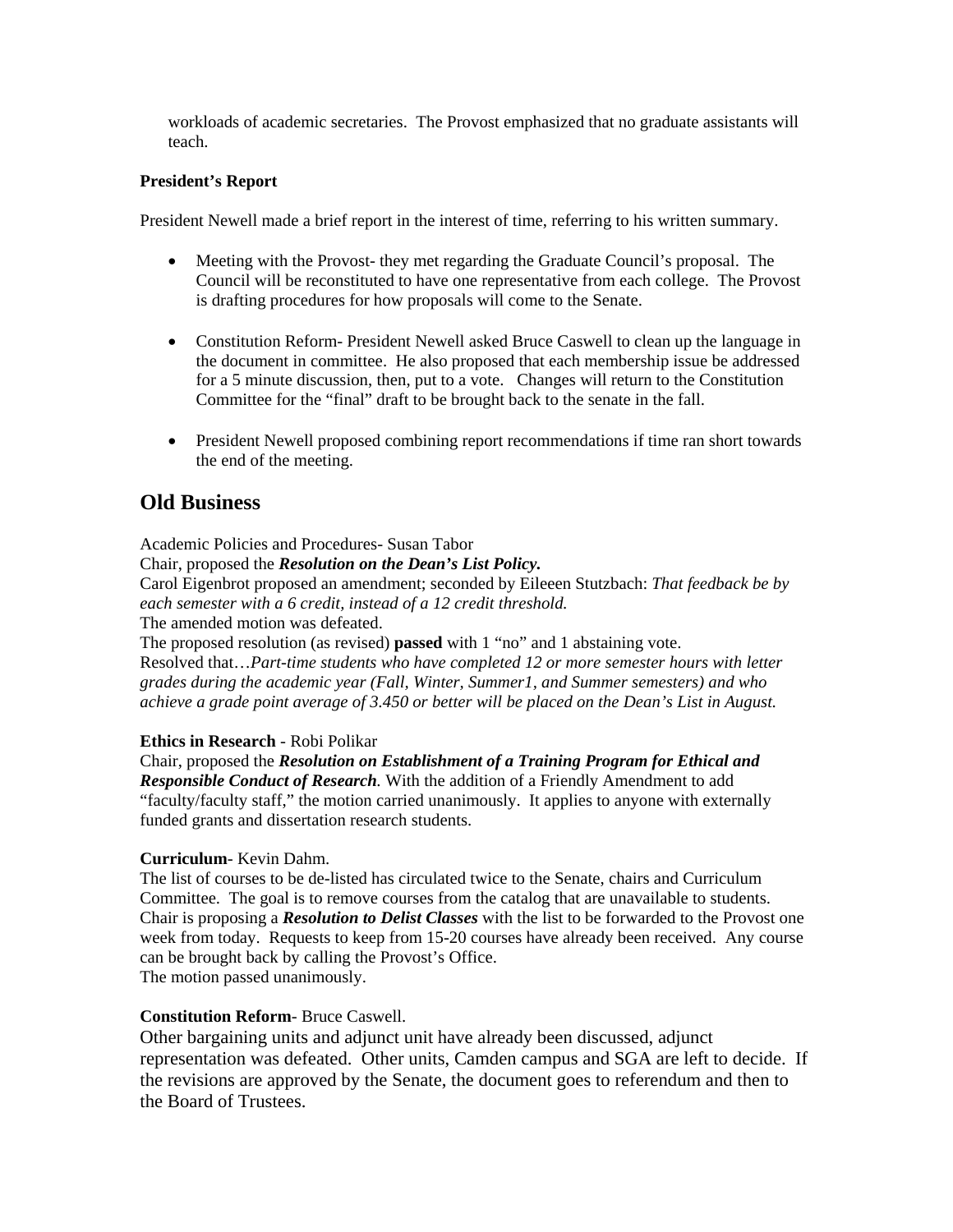The Camden Campus is defined as one unit for representation purposes making them ineligible for other representation. Camden has unique issues.

- It was moved that Camden receive representation; the vote carried with 40-Yes, 9-No and 2-Abstentions.
- The proposal to have student representation was defeated 45- No, 7- Yes and 1-Abstention.

Discussion ensued related to CWA and IFTE locals as an attempt to promote communication and create a dialog. It was moved and seconded to extend the discussion on bargaining unit representation by 5 minutes; the vote ended in a tie with President Newell voting against extension.

• Motion to include the other bargaining units was moved and seconded; it was defeated by a vote of 34-no, 17-yes and 1-Abstention.

### **In summary, the Senate voted to include Camden representation.**

# **New Business**

### **Technological Resources Committee**- Vasil Hnatyshin

The committee presented a resolution on the formation of laptop policy which involves incorporation of laptops into teaching. According to the Chair, this is a complex issue involving faculty, facilities, administration and industry input that is being considered at other colleges, many of which have policies. The proposal is for an ad hoc committee consisting of representation faculty, librarians, Student Affairs, IT and SGA. A friendly amendment to include a Financial Aid rep was defeated by a 28:24 vote. The motion for the ad hoc committee passed with a vote of 50-for and 2 abstentions.

#### **Promotion**- Kathy Ganske

The first two issues of the memorandum don't account for load outside of faculty (i.e.-as administrators); this led to confusion.

 There is an issue of how to evaluate scholarship when someone is appointed to two programs. It was recommended that the bargaining Committee review what to do with those who don't fit simple categories for promotion. Discussion ensued around how to have a fair and equitable procedure for all and whether the document reflects equity change issues.

**A motion requesting that the Bargaining Agent "review equity" passed with 2 abstentions**.

#### **Committee Reports**

President Newell requested altering the agenda to allow for Math Department speaker to arrive later; approved.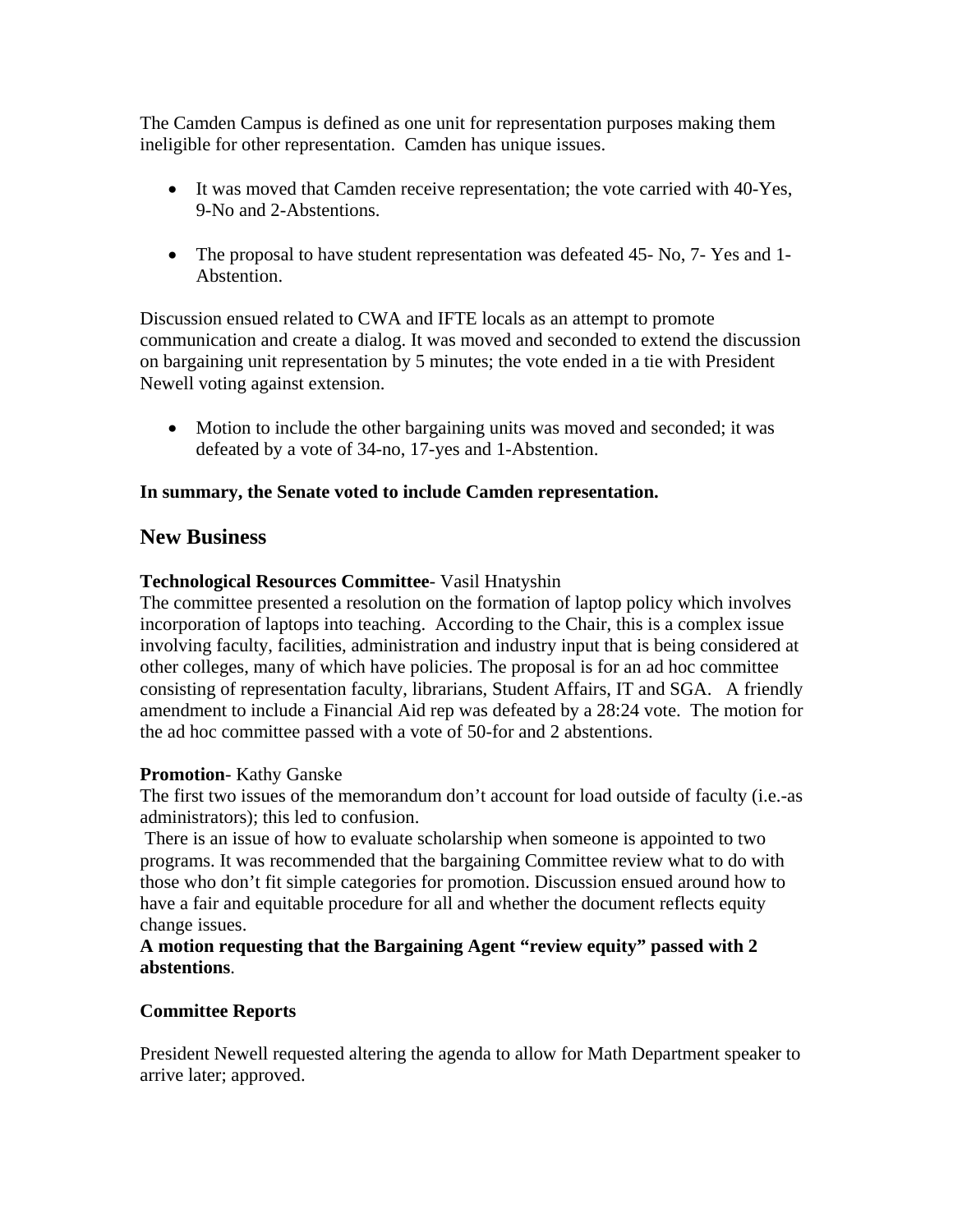#### **Professional Ethics and Welfare**- referred to the written report.

Regarding the Academic Integrity Task Force, a survey request was sent out. Don McCabe was brought to campus to address the issues.

#### **Campus Aesthetics**- Skeffington Thomas

Chair thanked the Senate. He noted the banning of vehicle traffic on walkways as an example of the committee's work.

### **Technological Resources**- Vasil Hnatyshin

Discussion ensued regarding developing a less rigid test; it was stated that the cost and time of doing so is prohibitive. Questions were raised as to why students are failing the exam. Email comments to the Chair.

### **Curriculum**- Kevin Dahm

The 5 year BA/MA Math Degree Proposal was untabled. The sponsor, Hieu Nguyen, addressed the rationale for the proposal sating:

- 1. More students are coming with AP credits who are very advanced. With this degree they could receive more advanced training.
- 2. This degree would increase the number of graduates enrolled
- 3. The degree presents an opportunity to promote advanced training in math.

In the proposed program, graduate courses replace undergraduate requirements, not vice versa. They are not replacing General Education requirements, only math requirements.

With a 5 minute extension, discussion ensued. A Motion to Table was defeated by a vote of 28:15:6.

Motion to Call the Question carried: 36:6; 2

Voting on the motion resulted in a tie vote: 24:24:3. The tie was broken by President Newell against the proposal based on not establishing a new precedent before the Senate fully discusses the matter next fall. **The motion was defeated.** 

#### **Sabbatical-** Frances Johnson

Chair referred to her written report. There were 15 applications with faculty continuing to call about not taking their sabbaticals. She urged reps to take back to their departments the importance of being careful and astute about applying.

#### **Budget and Planning**- Bob Newland

A motion to continue with the previous committee over the summer until work is completed was unanimously approved.

#### **Academic Policies and Procedures**- Kathy Ganske

Chair referred to non-discussed items; there was no further discussion.

**President Elect, Eric Milou, scheduled a meeting with all chairs to go over committee for 9a.m. on May 22 in Library Room 226.**